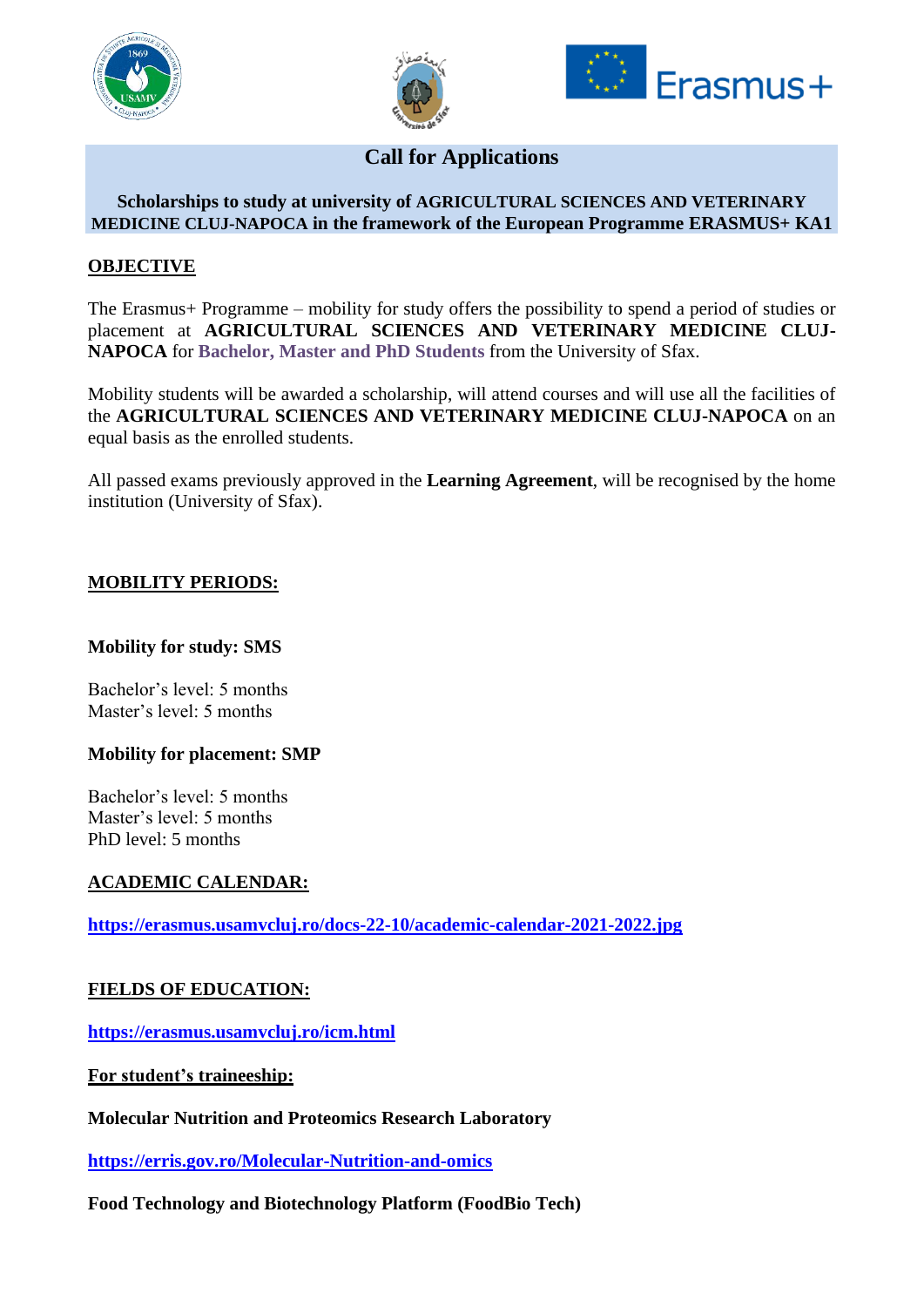





**<https://erris.gov.ro/Food-Quality-and-Safety-Rese>**

**Laboratory For Testing Food Quality and Safety <https://erris.gov.ro/Laboratory--For-Testing-Food>**

**Research Centre of Biochemistry and Agrofood Biotechnology (RCBAB) <https://erris.gov.ro/Research-Centre-of-Biochemis>**

**Food Biotechnology and Molecular Gastronomy <https://erris.gov.ro/Food-Biotechnology-and-Molec>**

**Laboratory of Food Process and Structure Engineering <https://erris.gov.ro/Laboratory-of-Food-Process-E>**

**Students mobility for studies:** February 2022 **Students mobility for placement:** February 2022

# **CONDITIONS AND PROCEDURES**

*General conditions for admittance*

The candidate student must be enrolled at the University of Sfax that signed the Inter Institutional Agreement within the framework of Erasmus + Programme, with the **AGRICULTURAL SCIENCES AND VETERINARY MEDICINE CLUJ-NAPOCA**.

The student must be **preselected** and **nominated** by the University of Sfax

### **APPLICATION PROCEDURES**

For students:

- Copy of the Passport
- Knowledge of English (B2- Certificate)
- Transcript of Records
- Short CV
- Motivation letter or short version of the research proposal in case of doctorate students (signed by the PhD student and the academic tutor)
- Certificate of enrolment
- Learning agreement signed by : Director of Studies or Head of Department The Learning agreement for traineeship or study can be downloaded from the following link: <https://erasmus.usamvcluj.ro/icm-documents.html>

**All documents in Arabic should be translated into English language. An incomplete application will be considered ineligible**

**To apply for this opportunity, please send your applications (in one pdf file) to icm@usf.tn**